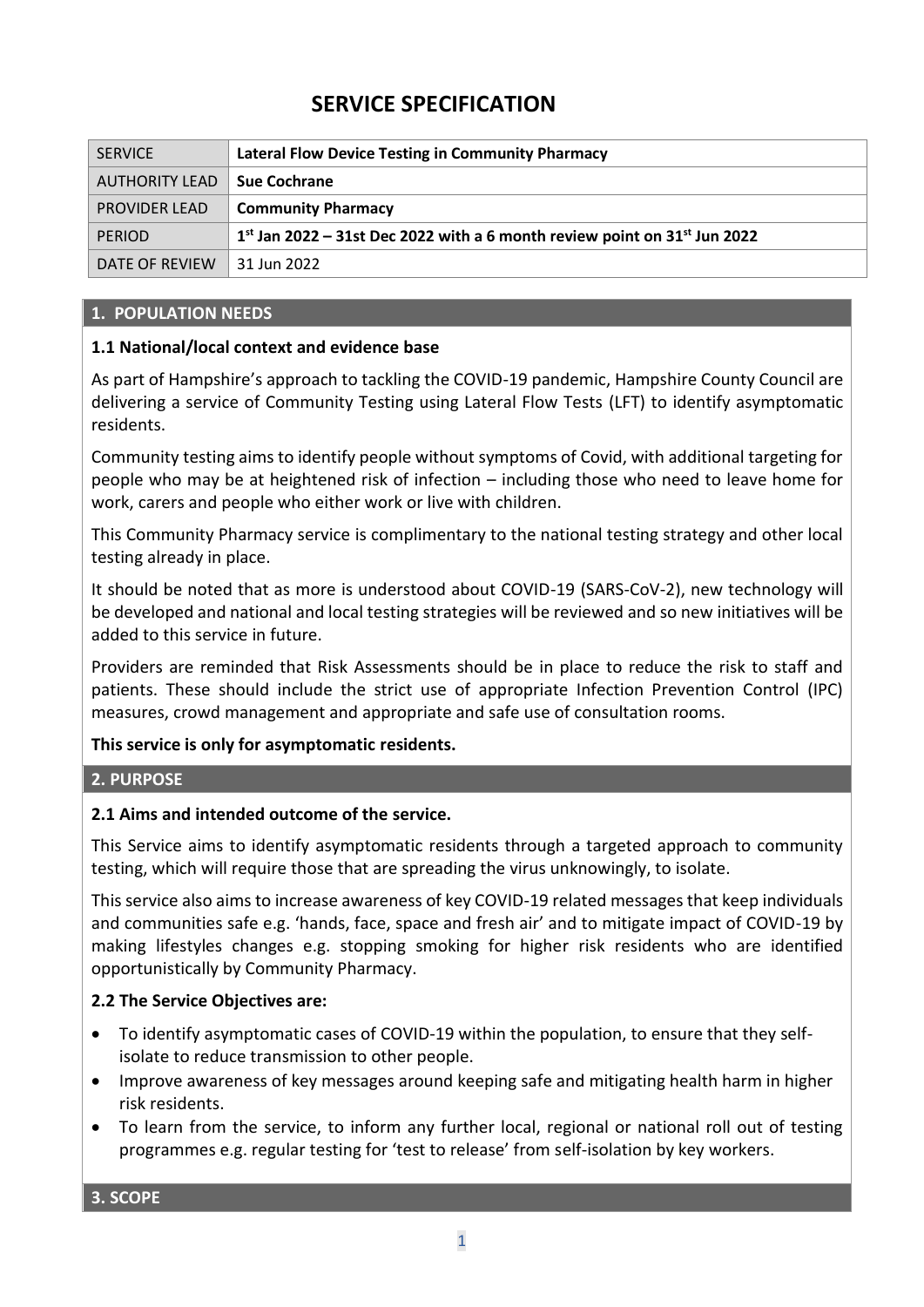## **3.1 Service description/pathway**

- This service requires the Community Pharmacy to deliver a service for asymptomatic testing for COVID-19 of eligible patients, using an LFD device.
- The service will be delivered in Community Pharmacies across Hampshire (need per area determined by Council), operating up to 7 days per week.
- The Community Pharmacy will deliver the service in line with this specification, the Standard Operating Procedures (SOP) (Appendix A) and any current or future guidance.
- The Community Pharmacy will provide support and advice to the patient, including referral to other services where required e.g., referral to stop smoking services.
- The Community Pharmacy must be able to demonstrate that all staff delivering this service are competent to provide the service.
- The Community Pharmacy should have Risk Assessments in place for staff (Appendix B). These should include the strict use of appropriate Infection Prevention Control measures (IPC), crowd management and appropriate and safe use of consultation rooms, including waiting for tests or test results.
- Pharmacies will offer a user friendly, non-judgmental, patient centred and confidential service.
- There must be a sufficient level of privacy and safety in which to provide the service and so Community Pharmacies will be required to have a consultation room for the patient to perform the test in.

### **3.2 Service Outline**

The Community Pharmacy will deliver a testing service for asymptomatic residents in line with the Standard Operating Procedure (SOP) and any relevant national guidance.

The Community Pharmacy will provide a comprehensive, quality service to eligible patients that covers the core components set out in the SOP, including:

- Ensuring that patients can register their personal details on the government website <https://www.gov.uk/report-covid19-result> either themselves, or if not possible then the Community Pharmacy should provide support.
- Ensure that those providing the service use appropriate PPE as set out in the SOP.
- Provide guidance and supervision of the self- swabbing in line with the SOP.
- Inform the patient that they will receive their result via text or e-mail to the account used for registration.
- Prepare the test and analyse the result (Appendix C).
- Upload test details on PharmOutcomes.
- Upload the results on the National Portal.
- Safely dispose of the LFD and related waste in line with the SOP.
- Reporting weekly regarding stock levels in order to inform the supply route.
- MECC should be included as part of the testing process.

### **Referrals**

Patients will self-refer via the individual pharmacies own booking mechanisms. These will be made by booking an available slot at the community pharmacy for a specific date and time.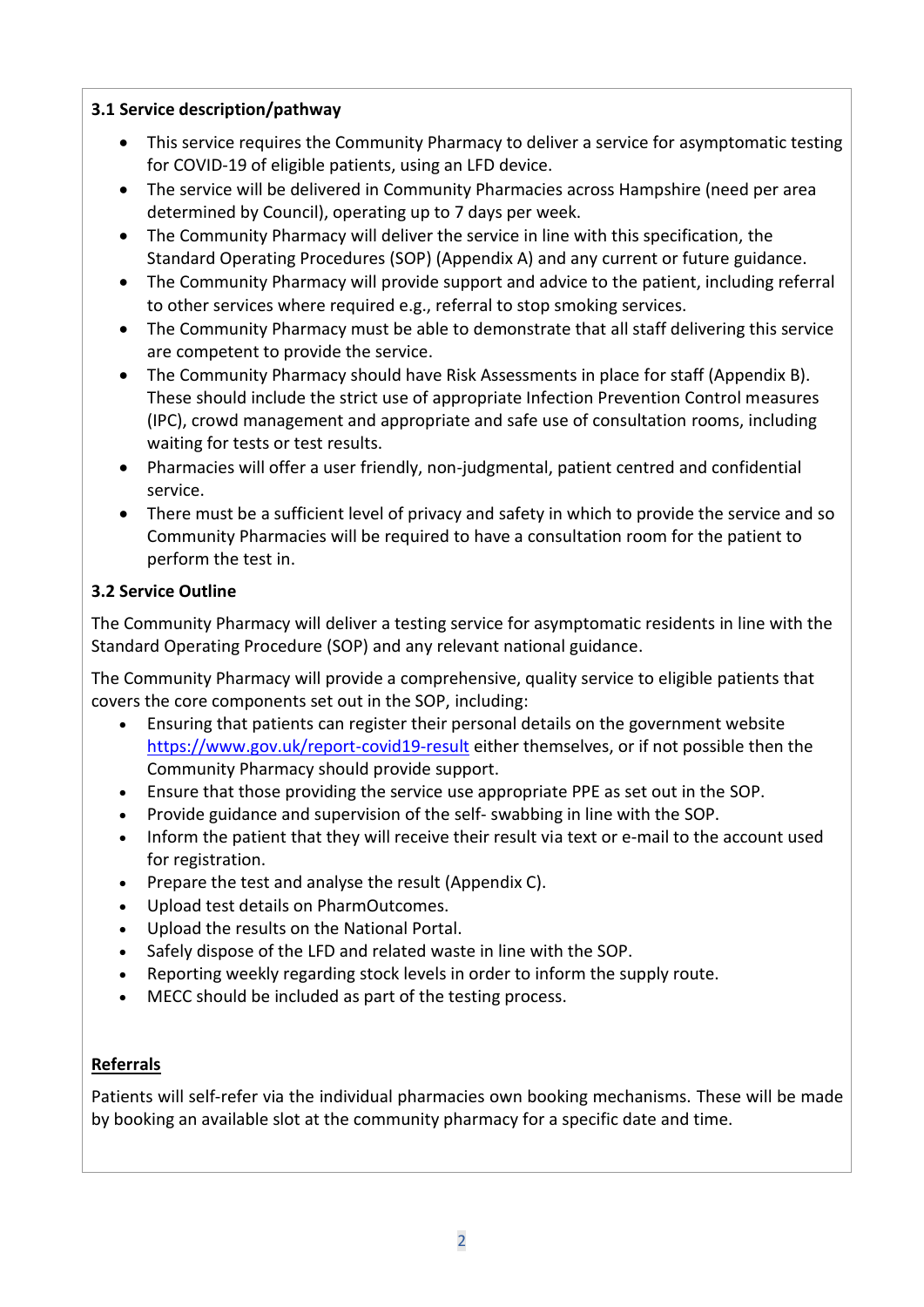Community Pharmacy will advise Hampshire County Council of the times for booking slots that are available. Hampshire County Council will email the Community Pharmacy of their list of appointments every evening for the following day.

Patients will be made aware of the Community Pharmacy testing service by Hampshire County Council and its partners. There will be no requirement for active promotion by Community Pharmacy, however Community Pharmacy are able to use their discretion and opportunistically suggest a test and encourage regular testing e.g. twice per week.

### **Business Continuity**

Pharmacies must have a robust business continuity plan in place.

- Pharmacies must ensure they always have an adequate supply of LFDs, PPE and related materials to be able to deliver the service. The LFDs and PPE will be provided by Hampshire County Council, but advance notice of additional need should be provided.
- The Community Pharmacy must inform locum pharmacists of the service and its standard operating procedure (SOP) in advance of them providing cover. Locum pharmacists must also be aware of local protocols in relation to emergency situations, serious incidents and safeguarding.

### **Risk Assessment**

Pharmacies must have a robust Risk Assessment in place. These should include the strict use of appropriate Infection Prevention Control measures (IPC), crowd management and appropriate and safe use of consultation rooms, including waiting for tests or test results.

### **Underpinning Knowledge**

- Pharmacists and staff delivering the service should have completed the relevant training (see section 5).
- Pharmacists and staff delivering the service should have completed training on Infection, Prevention and Control (IPC) including the donning of, wearing of and doffing of Personal Protection Equipment.

### **Core Competencies**

Those providing the service must have a good understanding of

- COVID-19; including clinical definition, symptoms, terminology and approaches to testing e.g., LFD.
- Non-Pharmaceutical Interventions (NPIs) that reduce the transmission of coronavirus e.g., wearing of face coverings, social distancing and good hand hygiene.
- Effective and courteous communication with patients.
- Be aware of how and when to refer/signpost patients and when to ask for support.
- Healthy lifestyles and services available in Hampshire including stop smoking, weight management and mental health wellbeing.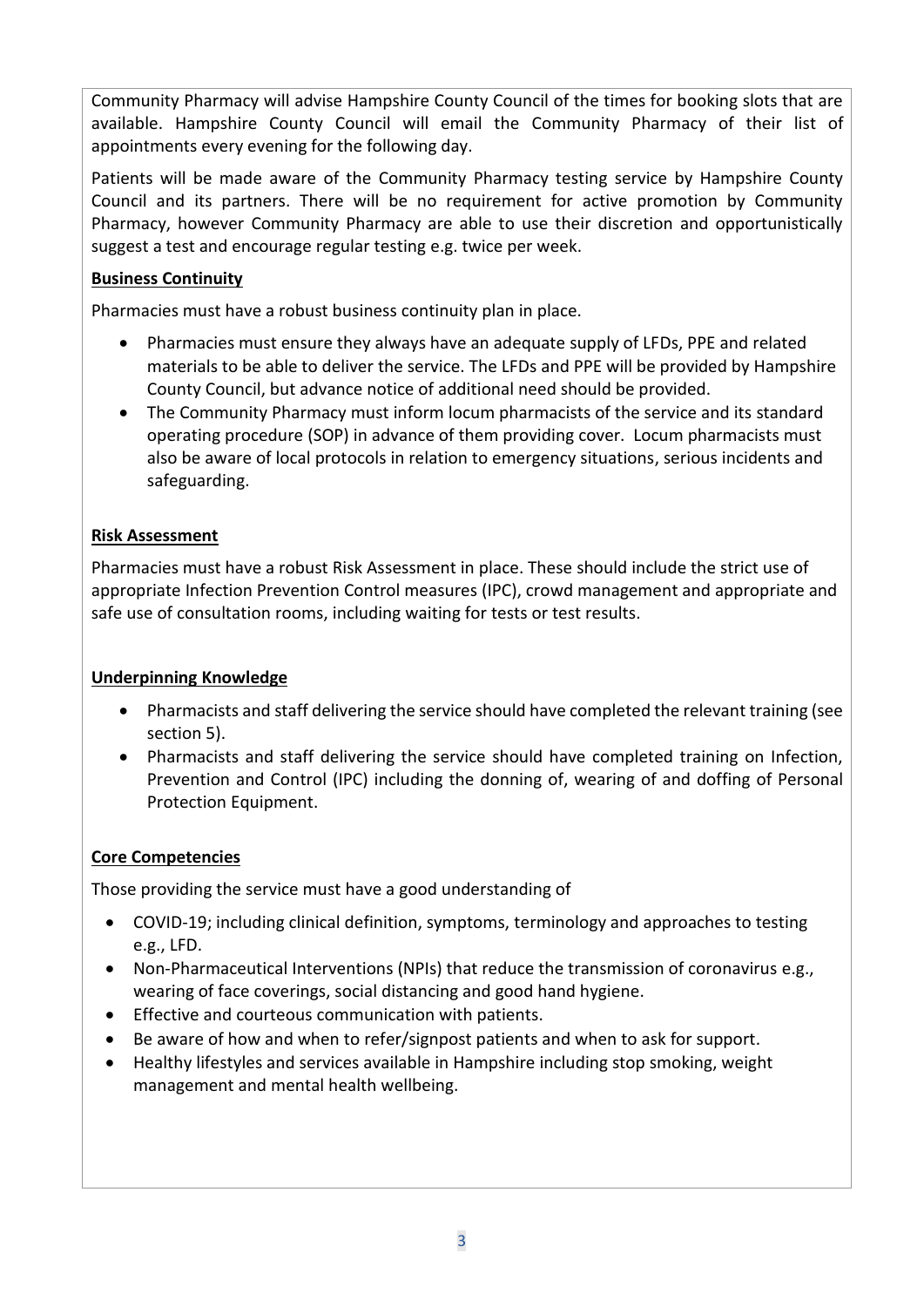### **3.3 Population covered (inclusion criteria)**

- The pharmacies will provide the LFD test for patients over 12 years of age in Hampshire. This offer is available for all residents, with a focus on those who are within the following groups.
	- o People who leave home for work including essential workers.
	- o Voluntary and Community Sector Staff and Volunteers
	- o Carers, both formal and informal, who have caring responsibilities.

Tests must only be administered where appropriate consent is obtained.

Young people aged 16-17 can consent to their own medical treatment without a parent or guardian present and therefore can self-swab.

Children aged 12-15 may self-swab with supervision of a parent or guardian.

Children aged 11 or under are not currently included in this testing offer. If this policy changes and they are eligible in the future, the accompanying parent or guardian is required to administer the test on the child (they are not permitted to self-swab). The accompanying adult should only administer the swab if they are comfortable to do so and appropriately trained individuals are not available to undertake swabbing. Specific instructions are available for swabbing young children.

### **3.4 Any acceptance and exclusion criteria and thresholds**

Patients who meet the above criteria are eligible for the service, however Community Pharmacy discretion is advised, and no formal proof of eligibility is required to access an LFD test under this service.

Patients are recommended to receive regular testing, e.g., twice per week testing for the duration of the service provision, with booking via the portal, as per normal practice.

### **3.5 Interdependencies with other services**

Community Pharmacies delivering the service are required to be aware of other Community testing services (PCR and LFD) and other related services and programmes e.g., COVID-19 vaccinations.

### **3.6 Information Technology**

Community Pharmacies will use their secure NHS.net e-mail address for sharing of Patient Identifiable Data (PID) from the booking site.

Community Pharmacies will be provided with a test site 'code' for the government website portal, that identifies the pharmacy as a test site and will be required for the logging of results.

Community Pharmacy must have an internet connection for logging results.

### **3.7 Consent**

Informed consent must be obtained from all participants prior to undertaking any testing procedures. It must be made clear that participation is entirely voluntary, that there is no requirement to provide a reason for a decision not to take part in testing and that such a decision will not incur any penalty.

The participant being tested will issue their consent verbally and this will be captured on PharmOutcomes.

### **3.8 Premises**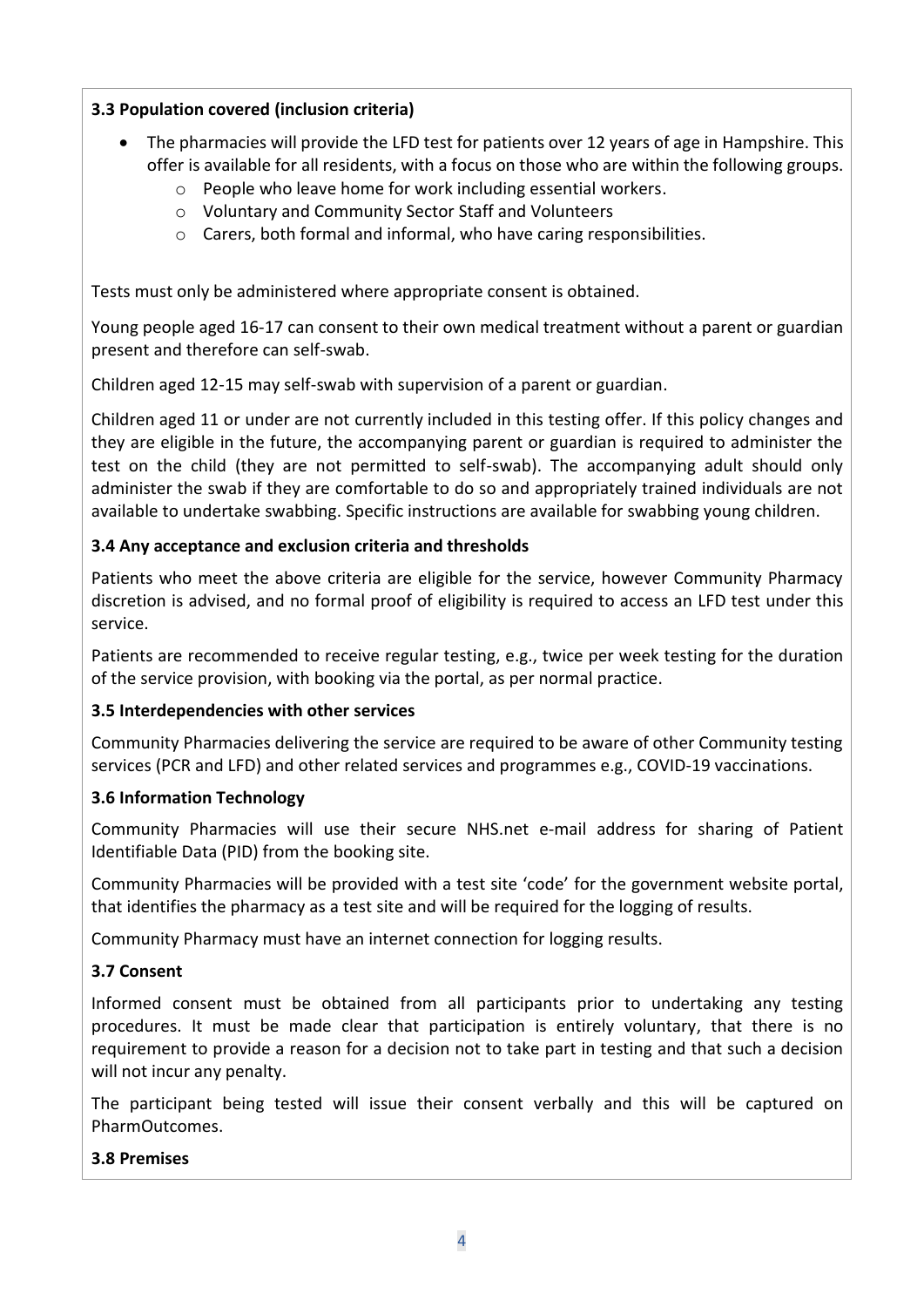The Community Pharmacy is required to have an appropriate consultation room, that is used for confidential discussions with the patient. This should be 'Covid-secure' and should be cleaned in between tests in line with existing IPC standards and guidance e.g., Community Pharmacy Patient Safety Group guidance.

## **3.9 The responsibility of the Commissioner**

To facilitate delivery of this service Hampshire County Council will:

- Provide all testing materials e.g., LFDs, PPE.
- Set up service on PharmOutcomes for each Community Pharmacy to submit their data.
- Provide details of relevant referral points which pharmacy staff can use to signpost service users who require further support.
- Provide health promotion material to pharmacies which is relevant to the service users.

## **4. QUALITY STANDARDS**

## **4.1 Applicable national standards e.g., NICE**

This list is not exhaustive, and it is expected that the provider will keep up to date with the latest documentation and guidance and incorporate into their practice.

- Community Pharmacy Contractual Framework, including Clinical Governance.
- Clinical Governance Requirements for Community Pharmacy" PSNC & NHS Employers (March 2012).
- The pharmacy is expected to operate the scheme in accordance with the code of Ethics and Professional Standards, as laid down by the Royal Pharmaceutical Society of Great Britain.

## **4.2 Applicable local standards**

- The named pharmacist has, and shall hold, the responsibility for providing the service described within this document.
- Locum pharmacists must be made aware of this service and the procedures, in advance of them providing the cover. All records must be kept up to date and the pharmacist should be aware that they will ultimately be held accountable. It shall not be acceptable that a locum be employed in the knowledge that they do not wish to provide the service.
- Community Pharmacies must ensure and will be responsible for ensuring that the appropriate arrangements are made to cover the service, and the staff who are employed in its function.
- The pharmacy is expected to review its standard operating procedures and the referral pathways for the service on an annual basis.
- The pharmacy can demonstrate that staff involved in the provision of the service are competent to deliver this service.
- The pharmacy participates in an audit of service provision when requested by the Council.

## **5. EDUCATION & TRAINING FOR PARTICIPATING PHARMACISTS**

Community pharmacies providing the end-to-end COVID-19 testing service, using an LFD device must complete training prior to performing any elements of the testing service with eligible patients.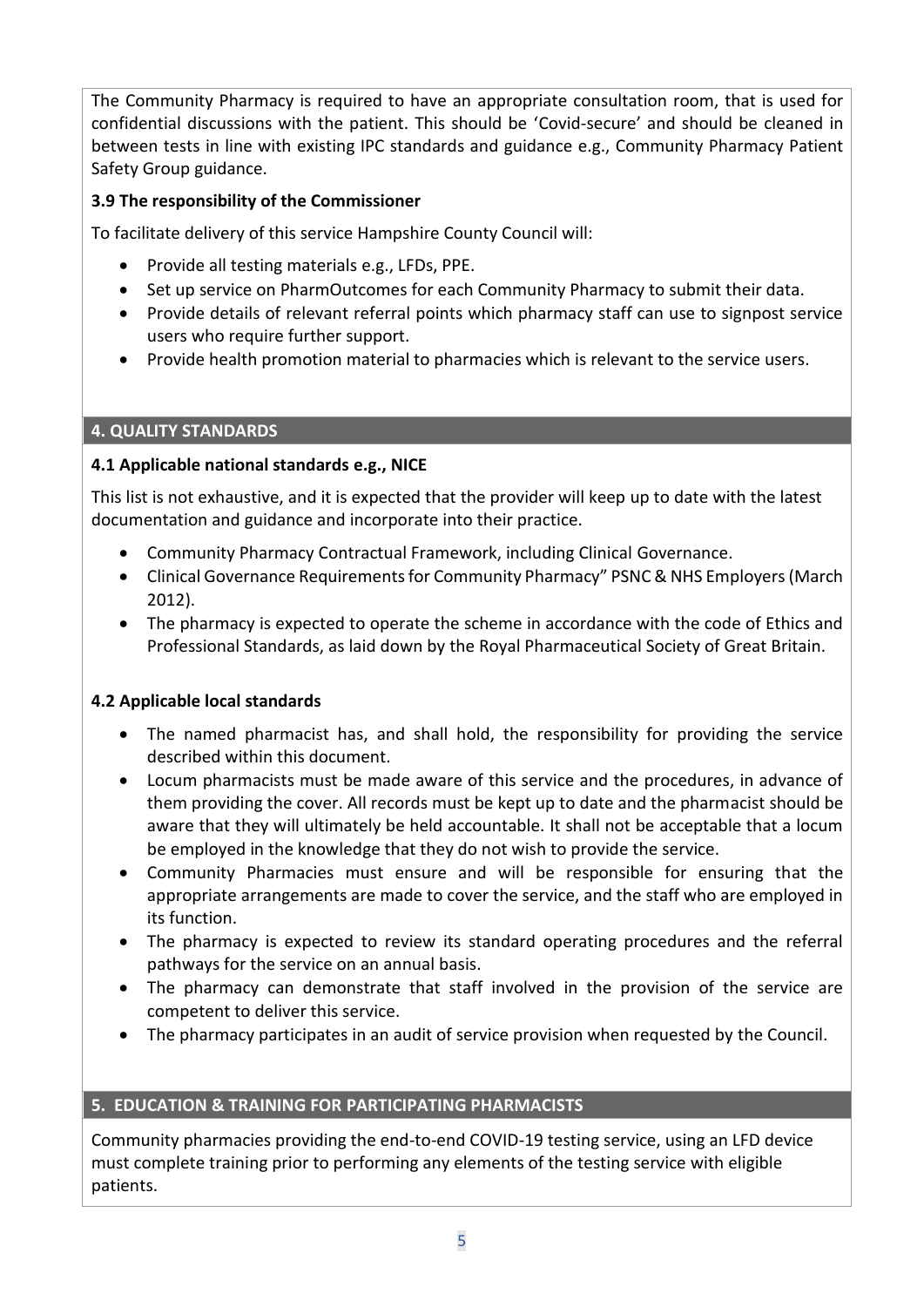Training includes:

- National LFD process training videos <https://go.tessello.co.uk/TestDeviceTraining/Login.aspx>
	- LFD process training
	- LFD results recording training.
	- **■** Infection prevention and control
	- **■** Guidance on self-swabbing

Site leads e.g., the named Community Pharmacist may want to organise additional practical training or supervision for other staff members taking part in testing procedures. **6. INFORMATION GOVERNANCE, CONFIDENTIALITY INFORMATION AND DATA PROTECTION**

The named pharmacist shall not, whether during or after their appointment, disclose or allow to be disclosed to any person (except on a confidential basis to their professional advisers) any information of a confidential nature acquired by the pharmacy under this agreement, except as may be required by law.

The pharmacist must protect personal data in accordance with the provisions and principles of the Data Protection Act legislation and must ensure the reliability of the staff that has access to such data.

All participating Community Pharmacies will be compliant with Data Security and Protection requirements.

## **7. CONTRACT MONITORING**

## **7.1 Monitoring and Review**

- The Provider shall ensure that the necessary data, as detailed in this service specification, is populated on PharmOutcomes in a timely manner to enable the service to be monitored and for the purpose of post-delivery payment verification.
- Commissioners may undertake a visit to the Pharmacy to inspect the provision of the service and to ensure that the Pharmacy is meeting the service specification terms. These may include 'mystery shopping' to check adherence to IPC and other measures in place to the risk to staff and patients.

## **7.2 Activity/Audit Record**

The Pharmacy shall ensure that all consultations are logged on PharmOutcomes to enable the commissioner to monitor activity and verify payments for services provided.

Expected reporting activities are:

• Confirmation of each booked test completed via PharmOutcomes.

## **8. SERVICE SPECIFICATION REVIEW**

**8.1** It is recognised within this specification that the service may be subject to change due to a range of national and local policy initiatives. For example, government guidance and legislation, industry professional standards, NICE Guidance, Public Health England or local policy.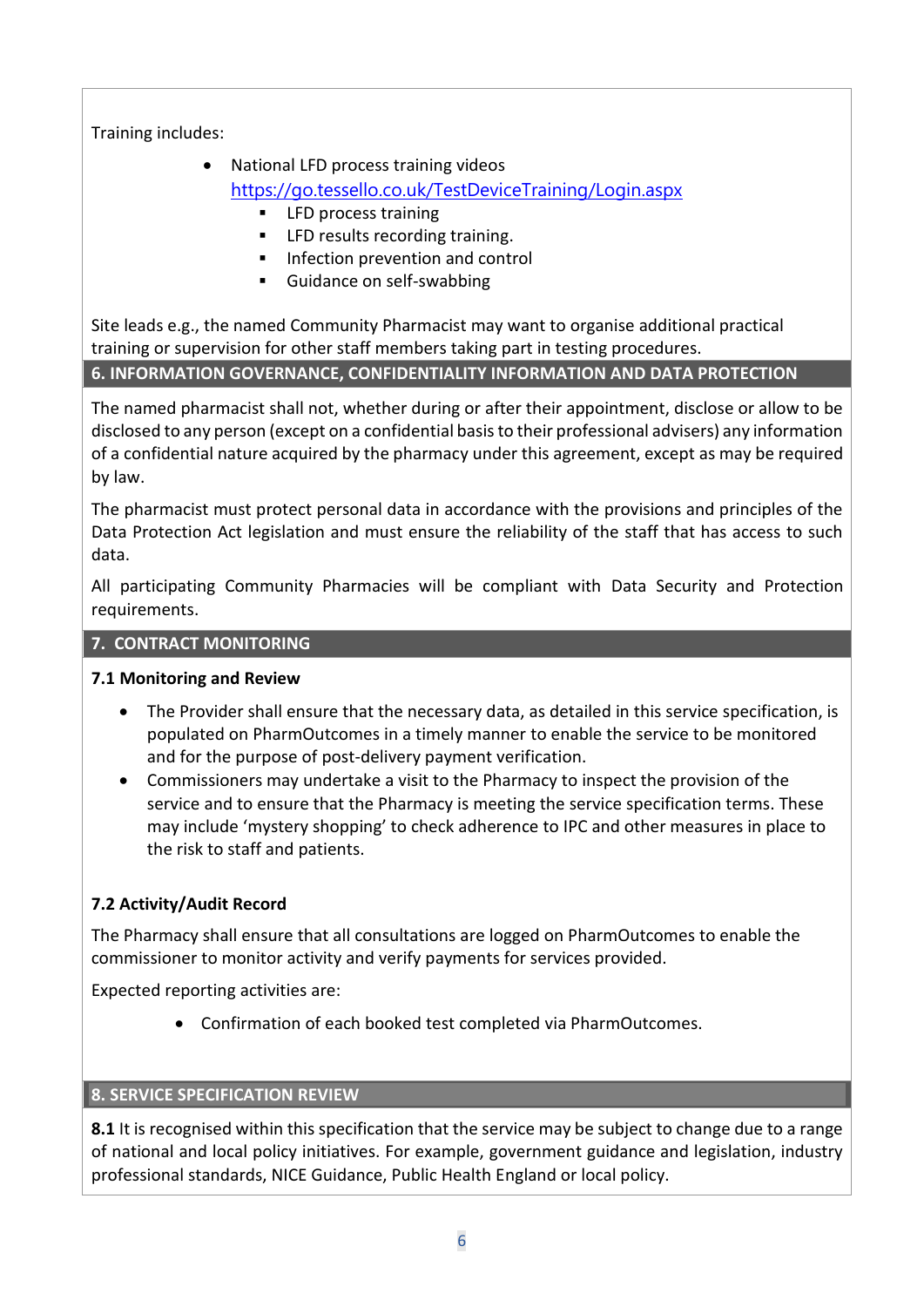**8.2** The Service Specification shall be reviewed on a regular basis, in partnership with the LPC, to reflect the changes in legislation. Adequate notice will be given to the Pharmacy of any significant changes which may impact on the service provided and will ensure sufficient transition arrangements are secured to ensure service continuity.

#### **9. FINANCIAL INFORMATION**

#### **9.1 Payment and Reimbursement**

Payments will be made at a fee of £10 for each complete service. Invoiced monthly.